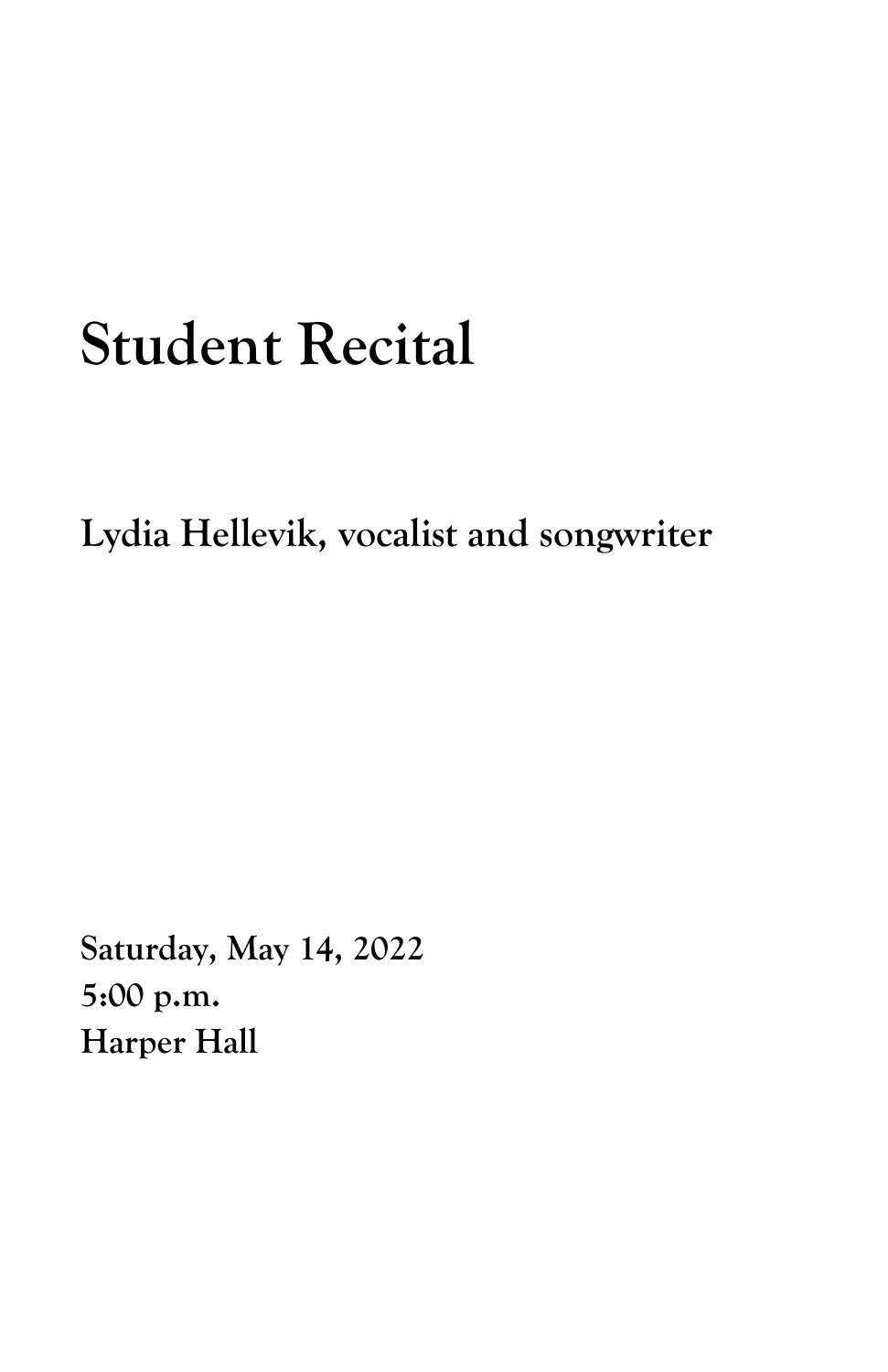*Allergic to My Dog* Lydia Hellevik

(b. 2000)

Lydia Hellevik, vocals Evan Snoey, fiddle Dominic LaCalamita, classical guitar Ryan Erdmann, double bass Aaron Montreal, percussion

*Counterproductive* Hellevik

Lydia Hellevik, vocals and piano

*You're Dead* Norma Tanega (1939-2019)

> Lydia Hellevik, vocals Evan Snoey, fiddle Dominic LaCalamita, classical guitar Ryan Erdmann, electric bass Aaron Montreal, percussion

*Man in the Sky* Connie Converse *Talkin' Like You (Two Tall Mountains)* (1924-?)

Lydia Hellevik, vocals Dominic LaCalamita, acoustic guitar

*Chance with a Ghost* Victor Young (1900-1956) arr. Meredith D'Ambrosio

Lydia Hellevik, vocals Jonah Trudeau, piano Ryan Erdmann, double bass Aaron Montreal, percussion